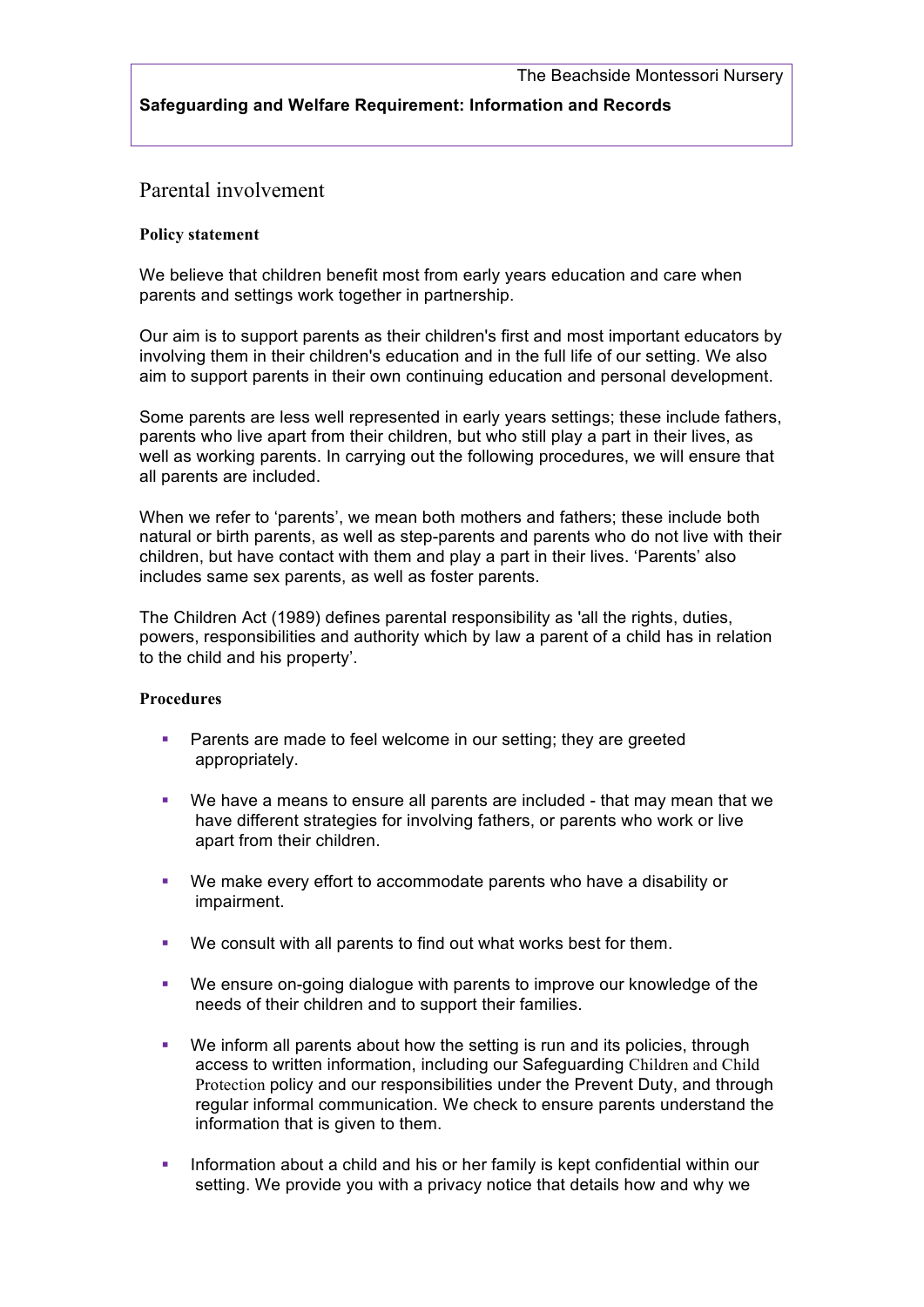### **Safeguarding and Welfare Requirement: Information and Records**

process your personal information. The exception to this is where there is cause to believe that a child may be suffering, or is likely to suffer, significant harm, or where there are concerns regarding child's development that need to be shared with another agency. We will seek parental permission unless there are reasons not to in order to protect the safety of the child. Reference is made to our Information Sharing Policy on seeking consent for disclosure.

- § We seek specific parental consent to administer medication, take a child for emergency treatment, take a child on an outing and take photographs for the purposes of record keeping.
- The expectations that we make on parents are made clear at the point of registration.
- We make clear our expectation that parents will participate in settling their child at the commencement of a place according to an agreed plan.
- § We seek parents' views regarding changes in the delivery of our service.
- § Parents are actively encouraged to participate in decision making processes according to the structure in place within our setting.
- § We encourage parents to become involved in the social and cultural life of the setting and actively contribute to it.
- As far as possible our service is provided in a flexible way to meet the needs of parents without compromising the needs of children.
- We provide sufficient opportunity for parents to share necessary information with staff and this is recorded and stored to protect confidentiality.
- § Our key person meet regularly with parents to discuss their child's progress and to share concerns if they arise.
- § Where applicable, our key persons work with parents to carry out an agreed plan to support special educational needs.
- § Where applicable, our key persons work with parents to carry out any agreed tasks where a Protection Plan is in place for a child.
- We involve parents in the shared record keeping about their children either formally or informally – and ensure parents have access to their children's developmental records on Tapestry (if this is not possible they will be printed for the parent/carer)
- § We provide opportunities for parents to contribute their own skills, knowledge and interests to the activities of the setting.